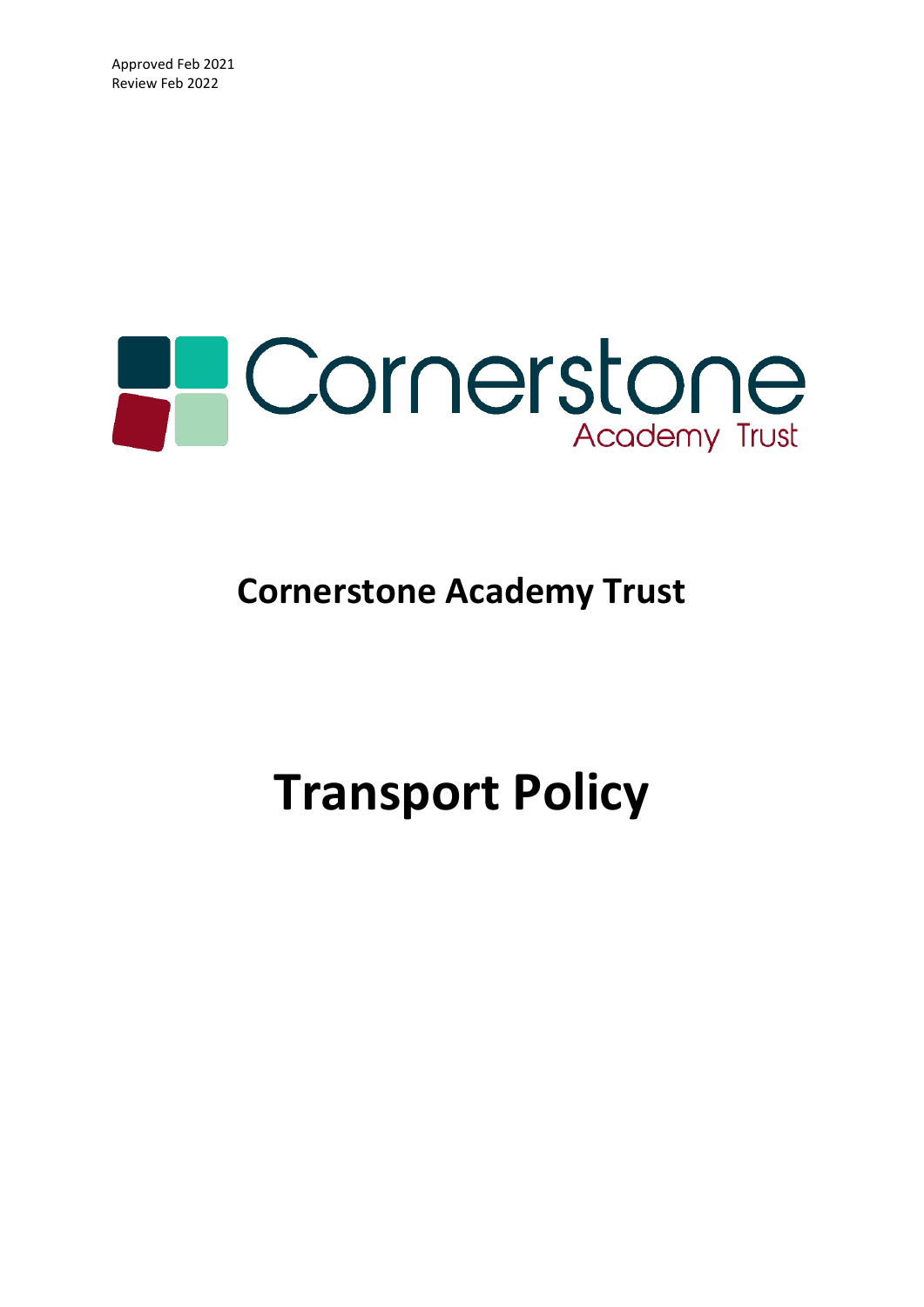The aim of this Policy is to help the Trust provide a safe, effective and efficient service. Anyone who drives or operates the car or minibuses to carry passengers has a duty to take all reasonable precautions to ensure that they are operated safely. The Trust must comply with all relevant legal requirements, the advice provided in the Highway Code, and take all other reasonable measures to protect the driver, the passengers and other road users from accident and injury risks.

#### **Risk Assessment**

Risk assessments including the use of all trust vehicles should identify:

- Hazards
- The likelihood of a hazard occurring
- The likely severity of any injury or property damage resulting
- Who might be affected
- Existing safety measures
- New safety measures that might be needed
- How safety measures are implemented

For regular or frequent journeys it is not necessary to conduct a separate risk assessment for each trip. Although the risk assessment for regular trips should be periodically reviewed to ensure it remains appropriate and that it is being followed properly.

However, an individual risk assessment should be conducted, in advance for every unusual or nonroutine journey, or when passengers have special needs.

#### **Legal requirements**

Every vehicle must:

- Be correctly licensed
- Display a valid tax disc
- Be adequately insured
- Be well maintained
- Have a valid MOT certificate

The following records need to be kept by the Trust:

- All documents relating to the vehicles
- Operating log, including booking the vehicle in and out
- Accident / incident book, including faults reported and rectified
- List of authorised drivers
- Training and re-training forms
- Medical check details
- Emergency equipment form
- Contact names and details (including out-of-hours details)
- Maintenance / safety checks

These records are an essential part of the safety management system. It is important that they are kept accurate and up-to-date and that any changes recommended following reviews are implemented.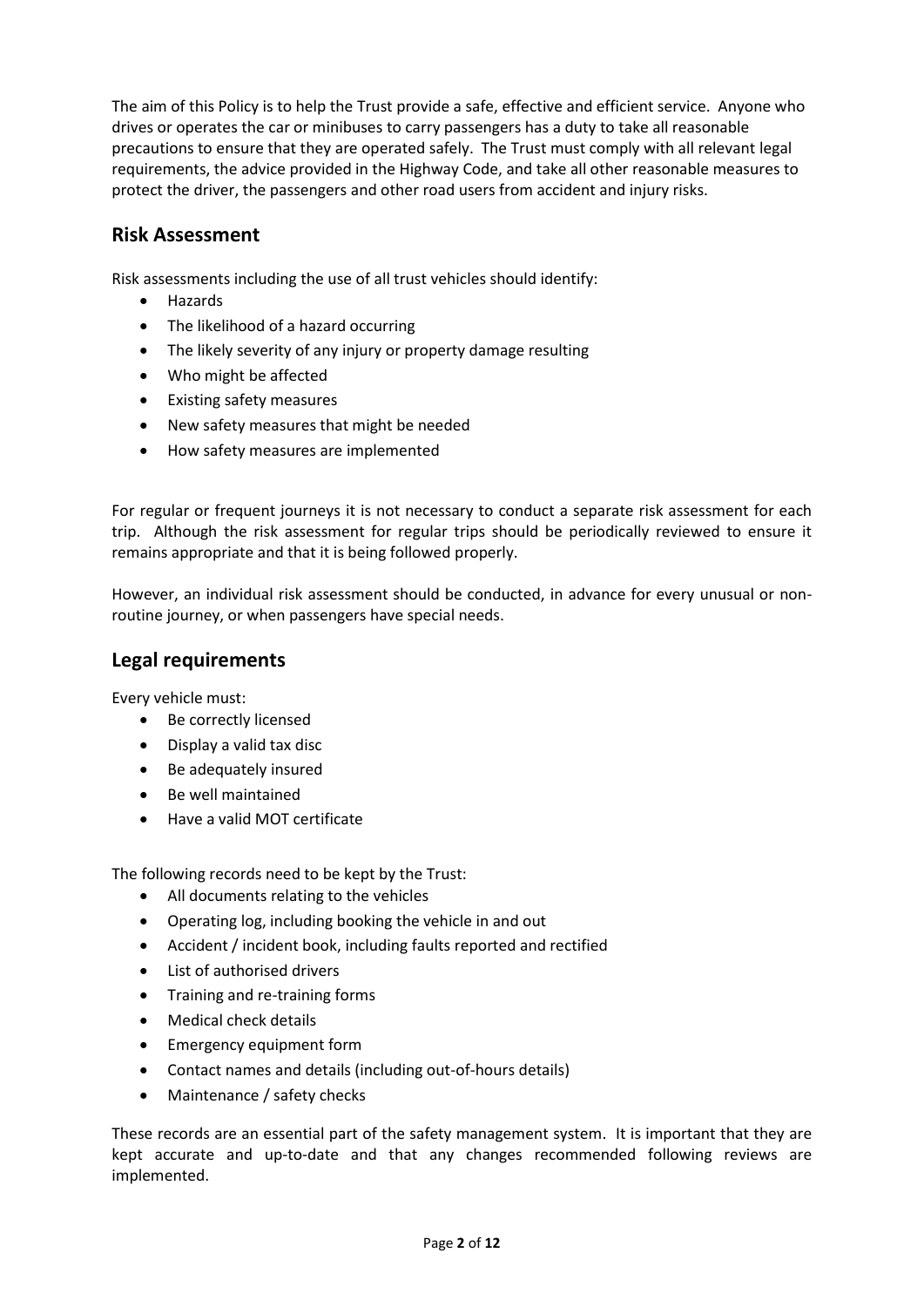#### **The vehicle drivers**

The Trust needs to ensure that every driver has the appropriate license entitlement to drive the minibus and car and undergoes an initial and then periodic re-assessment of their ability to drive a minibus. That he / she understands their responsibilities, has a clean driving license and is medically fit to drive.

The Trust has overall responsibility for ensuring a safe service is provided. However, every driver is personally responsible for ensuring that their vehicle is roadworthy before they take it out onto the road. It is also the driver's responsibility to ensure the safety (including the use of seat belts by young passengers) and welfare of all passengers.

Before any journey, and every time a minibus or the car is used, the driver must:

- Plan the journey so that it can be completed safely and comfortably in accordance with the passengers' needs
- Ensure the minibus or car is suitable for the passengers being carried
- Conduct a pre-drive vehicle safety check
- Be fit and able to drive
- Conduct a moving brake test
- Ensure the vehicle phone is charged and ready to use with staff and child contacts

The driver should complete a logbook, provided by the Trust, to show they have conducted the necessary checks.

After the journey, the driver should conduct a post-trip vehicle check, inside and outside the vehicle and record any visible damage or faults, any emergency equipment that has been used and any incidents that have occurred during the journey. Any faults should be reported to the Trust as soon as is practicable, and the vehicle should not be used again until the fault is rectified.

#### **Passenger care**

Drivers must make certain that all passengers have boarded, are safely seated and are wearing properly adjusted seat belts, if fitted, before moving off. The doors must be properly closed, but not locked, before the driver moves off. Equally, they must make sure that all passengers have left the vehicle and are clear of the doors before moving off. They should be aware of the danger of passengers' clothes becoming trapped in a door.

Drivers should only use suitable, agreed, drop off points. They should ensure that passengers do not exit from doors opening into traffic. When collecting or dropping off passengers from / to premises on the offside of a one-way street, the vehicle should stop on the nearside and the passengers be escorted across the road when it is safe to do so. Places where passengers are picked up and dropped off should be pre-arranged. Consideration should be given to the safety of passengers waiting for the vehicle to arrive and boarding and leaving the vehicle at these places. Children should not be left alone at a drop-off point if their parents or carers have not arrived to collect them.

Passengers should be aware of the behaviour expected of them. Children in particular should be briefed before the journey begins so that they understand why boisterous behaviour is inappropriate. The trust will advise parents if their child/children's behaviour is unacceptable on one of the trust vehicles. Should the behaviour continue, then the trust will advise the parents/carers that they will become responsible for transporting their child to and from school. Passengers should be aware of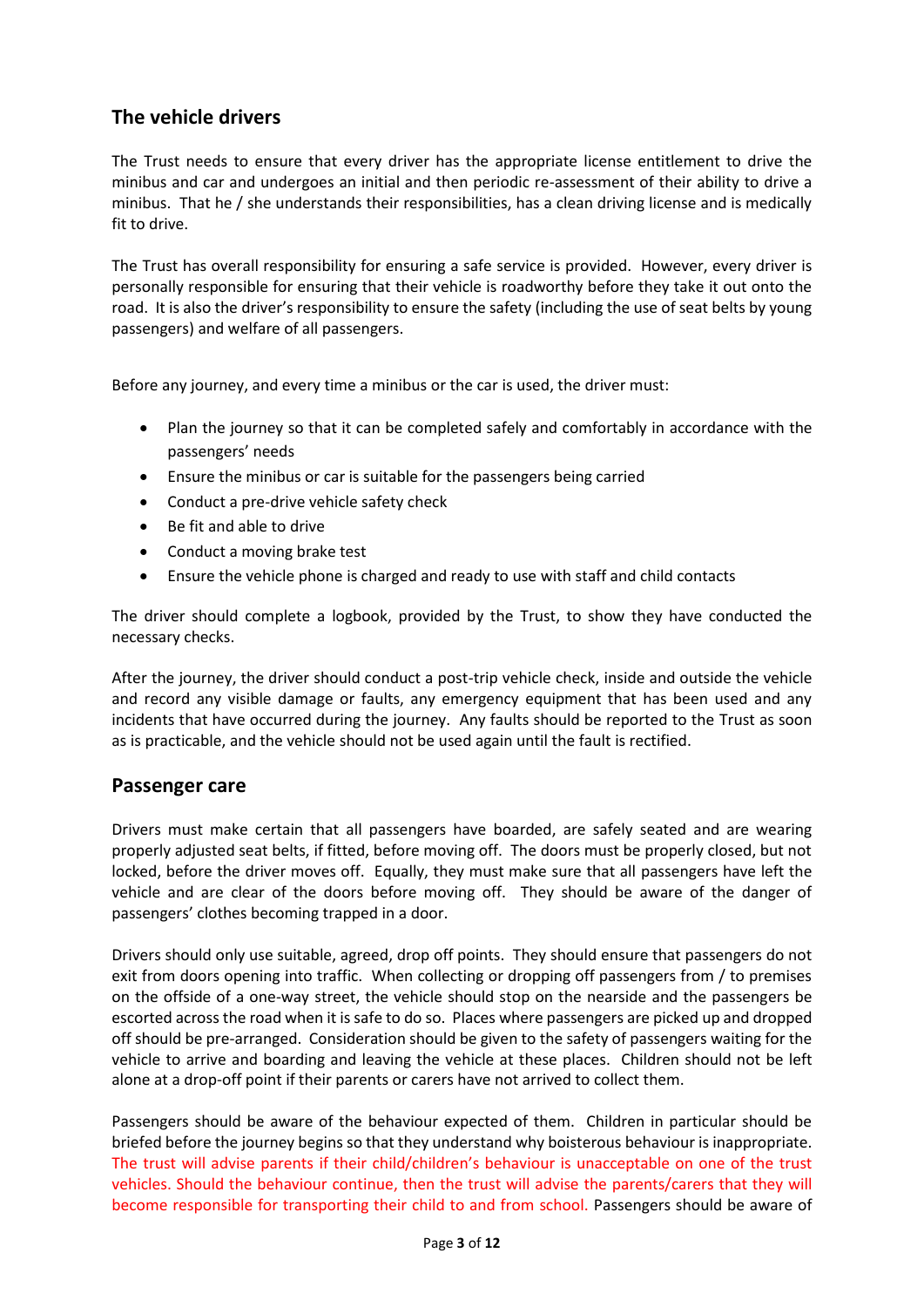the time when they must return to the vehicle after rest stops, or for the return journey. Drivers should also know what to do in the event of passenger illness. This will require the driver to have details and a contact number for the relevant persons and understand how to deal with the safety of other passengers whilst dealing with the unwell passenger.

#### **Duty of care towards passengers:**

- The vehicle is suitable for the needs of the passengers, including any passengers with disabilities.
- The vehicle is roadworthy
- All drivers are properly trained and regularly re-assessed
- All passengers have a seat and a seat belt
- Journeys are properly planned with adequate rest stops
- Drivers know the emergency procedures
- All luggage and equipment is safely stored
- The doors are closed, but not locked, before moving off
- Journey details are left with a nominated person
- Aisles and exits are clear

#### **The minibus**

Under the Road Vehicles Lighting (Amendment) Regulations 1994, minibuses carrying children to or from Trust must display a prescribed 'Trust bus' sign to the front and rear of the vehicle. The driver may use hazard warning lights when the vehicle is stationary and children are entering or leaving the vehicle. Every minibus must carry a British Standard fire extinguisher of water, foam, halon 1301 or halon 1211 type, with a minimum test rating of 8A or 21B. The regulations also specify that a suitable, clearly marked first aid box is kept readily available and in good condition. The driver should check all the items are present before each trip. Every time an item is used the driver should inform the Trust who should ensure the item is replaced or re-filled as appropriate.

Seat belts – It is important that seat belts and child restraints are correctly adjusted for the wearer to maximise their effectiveness. The basic points to note are:

- The belt should be worn as tight as possible
- The lap belt should go over the pelvic region, not the stomach

#### **Booster seats**

These should be used in the car for children aged 3 and above, until they reach either their 12<sup>th</sup> birthday OR 135cm in height in the front seat.

In the Rear Seat of the minibuses the child must use the correct restraint, where seat belts are fitted. Nursery aged children can be transported in the buses with the correct booster seating and / or correct restraint.

There are three exceptions where there is not a child seat available. In each case the child MUST use the adult belt instead. They are -

1) in a licensed taxi or private hire vehicle;

2) if the child is travelling on a short distance for reason of unexpected necessity;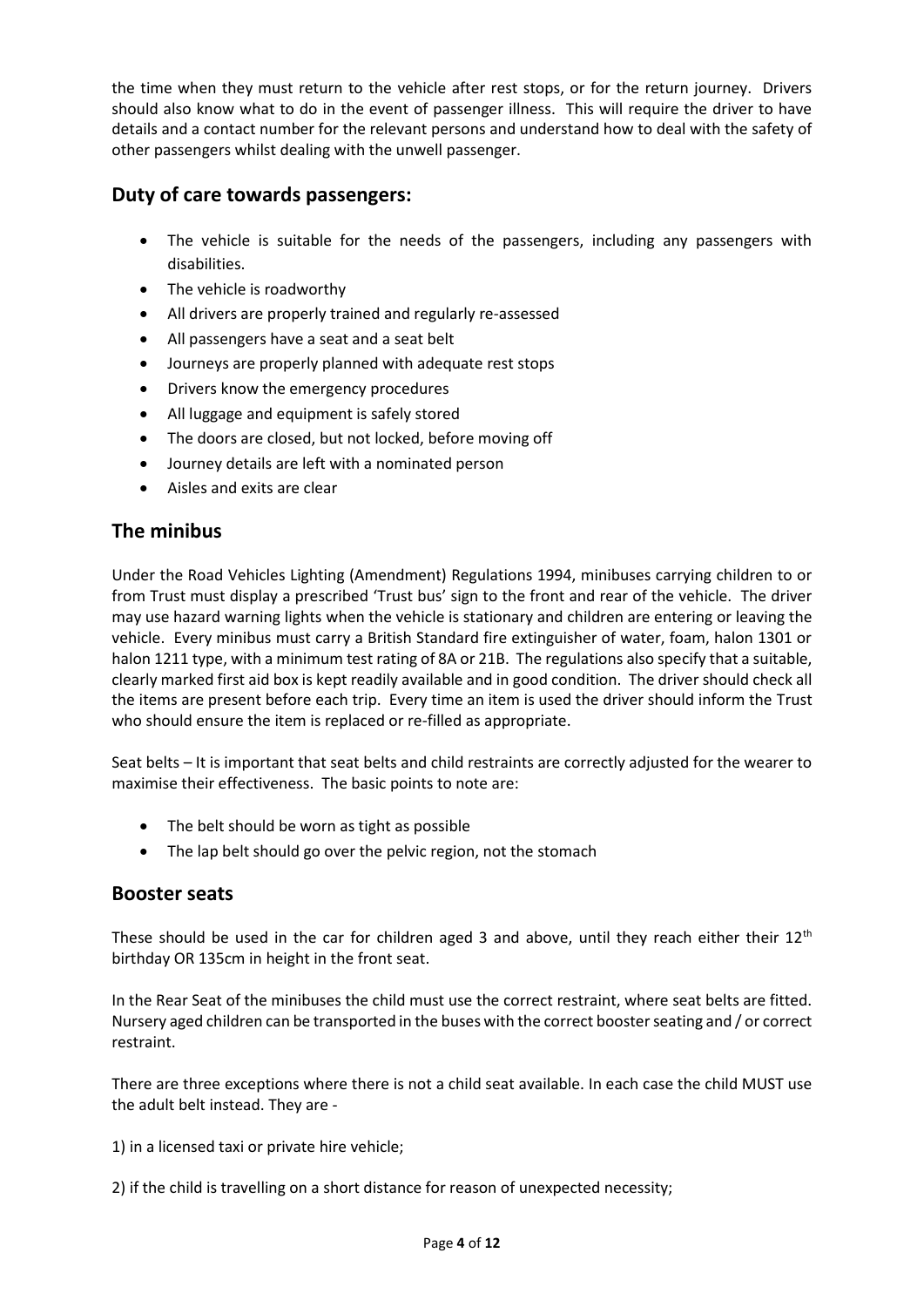3) if there are two occupied child restraints in the rear which prevent the fitment of a third.

In addition, a child 3 and over may travel unrestrained in the rear seat of a vehicle if seat belts are not available.

It is the driver's legal responsibility to ensure that the child is correctly restrained.

#### **Collection**

- For children that are taken home via our bus service, they must be collected by an adult with a printed card. Parents must email their name and contact details, and a photograph, of each adult permitted to pick up the child to the school. This would include friends, or other parents.
- The parent is the default collector and if one of the other nominated people will be collecting a child, the school must be advised in advance. (please refer to the 'Collection of Children Policy'.

#### **Before setting off on a journey**

- 1. Allow sufficient time for the journey
- 2. Conduct a pre-drive safety check and sign the Driver's declaration.
- 3. Never allow passengers to board until the vehicle is at a complete standstill and safely parked.
- 4. Passengers should enter the vehicle from the pavement.
- 5. Ensure the children are supervised when boarding the vehicle
- 6. Make sure everyone is sitting and that seat belts are secure
- 7. Make sure there is a complete list of passengers being carried with a note of any special medical or other needs. Check that children have any necessary medication with them.
- 8. Check that no bags or clothing are caught in the doors and check all mirrors every time before moving away in case latecomers are approaching the vehicle.
- 9. Check all luggage is secured, and that gangways and exits are clear.
- 10. Know the height, width, length and weight of the vehicle, and the position of the exterior fuel cap.
- 11. Check you have the correct bus or car mobile phone and that the contact details are synchronised through the Groupcall Emerge App. Check you have the fuel card and insurance details.
- 12. Fix the phone to the dashboard of the vehicle in the correct holder

#### **At the end of the journey**

- 1. Ensure that children are supervised when leaving the vehicle.
- 2. Never allow passengers to leave until the vehicle is at a complete standstill, and safely parked by an adjacent pavement or other traffic-free area and the hand brake is engaged.
- 3. Always park so that passengers step onto the footway and not onto the road
- 4. Do not leave children alone if no one has arrived to collect them. Ensure you know what to do if a child is not collected.
- 5. Report any problems or incidents that occurred during the trip to the Trust.
- 6. Return phone, key, fuel card, insurance details to the Office and complete the logbook.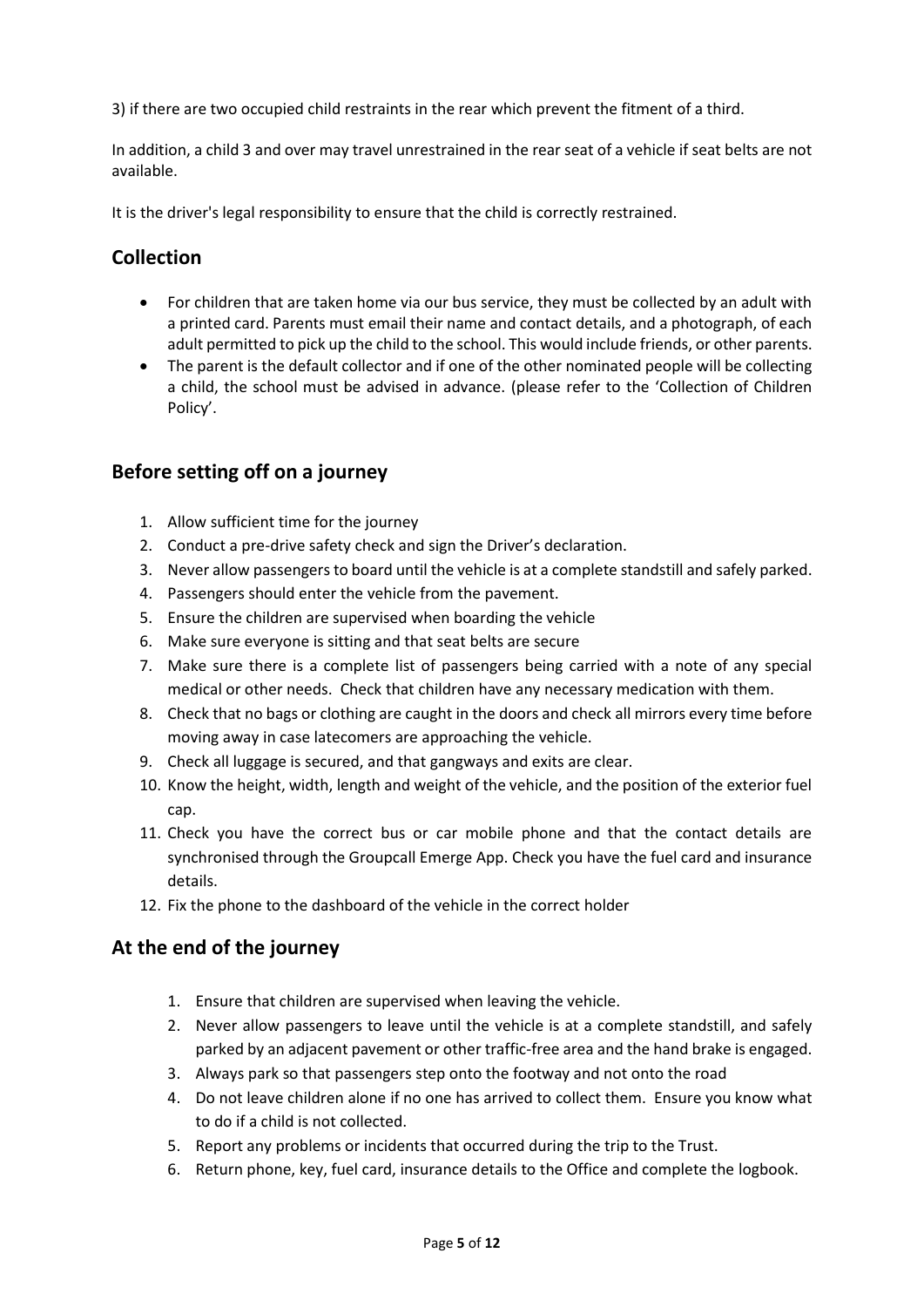

#### **Pre-drive safety check**

Every day the minibus is used, the driver should conduct a pre-drive safety check. This should be repeated whenever another driver takes over the vehicle. He or she should walk around the vehicle, including the trailer if applicable, to check for visible defects, and check the items listed below.

| p.p<br><b>Exterior Check</b>                                            | <b>Interior Check</b>                                                                                                      |
|-------------------------------------------------------------------------|----------------------------------------------------------------------------------------------------------------------------|
| Oil level (once only at the start of the day)                           | Mirrors are correctly adjusted, clean and<br>unobstructed                                                                  |
| Coolant level (once only at start of day)                               | Position and function / purpose of all the<br>dashboard controls                                                           |
| Windscreen washer fluid level (once only at the<br>start of the day)    | Position of driving seat so that all controls can                                                                          |
| Brake fluid level (only once at the start of the<br>day)                | be operated comfortably                                                                                                    |
| Windscreen and windows are clean and                                    | Check for pressure on brake pedal                                                                                          |
| undamaged                                                               | Wipers and washers are working properly                                                                                    |
| Wiper blades are clean and undamaged                                    | Fuel level                                                                                                                 |
| Lights, including brake lights and indicators, are<br>clean and working | Seat belts, where fitted, are undamaged and<br>working properly                                                            |
| Tyre pressures, including the spare                                     | Location of wheel brace and jack                                                                                           |
| Tyre tread (at least 2.00mm across centre 3/4 is<br>recommended)        | Location of relevant paperwork (permit disc,<br>insurance, road tax disc, M.O.T, emergency<br>numbers and driving license) |
| Any cuts and bulges                                                     | Mobile Phone                                                                                                               |
| Doors open and close properly                                           | Damage or sharp edges                                                                                                      |
| Damage or sharp edges                                                   |                                                                                                                            |

| Reason for Journey: | Date: |
|---------------------|-------|
|                     |       |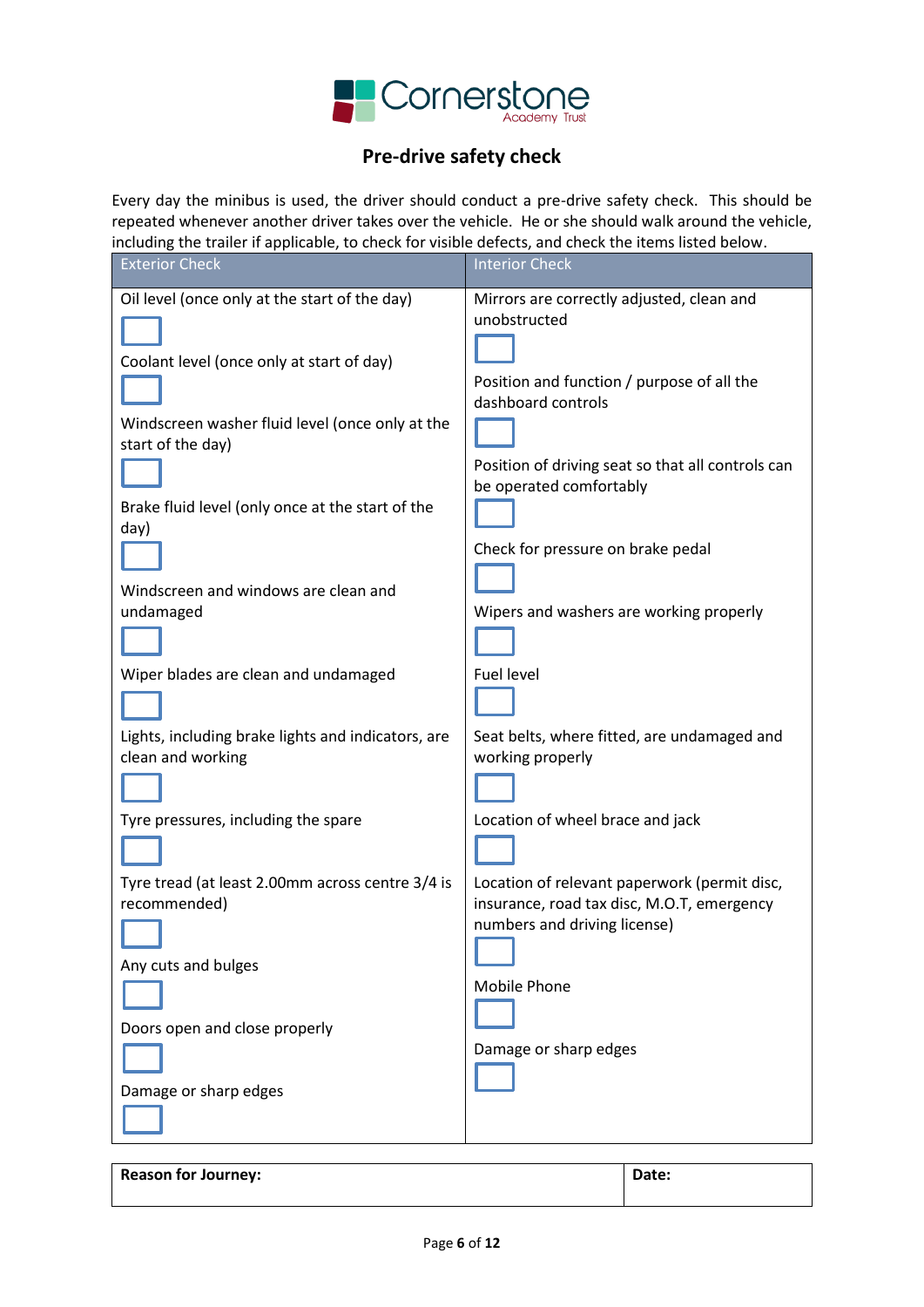| Notes for transporting pupils in Trust vehicles                                                                                                                                                                                                                                                                                                                                                                                                                                                                                                                                                                                                                                                                                                                                                                                                                                                                                                                                                                                                                                                                                                                                                                                                                                                                                                                          |                                                                                                                                                                                                                                                                                                                                                                                                                                                                                                                                                                                                                                                                                                                                                                                                                                  |
|--------------------------------------------------------------------------------------------------------------------------------------------------------------------------------------------------------------------------------------------------------------------------------------------------------------------------------------------------------------------------------------------------------------------------------------------------------------------------------------------------------------------------------------------------------------------------------------------------------------------------------------------------------------------------------------------------------------------------------------------------------------------------------------------------------------------------------------------------------------------------------------------------------------------------------------------------------------------------------------------------------------------------------------------------------------------------------------------------------------------------------------------------------------------------------------------------------------------------------------------------------------------------------------------------------------------------------------------------------------------------|----------------------------------------------------------------------------------------------------------------------------------------------------------------------------------------------------------------------------------------------------------------------------------------------------------------------------------------------------------------------------------------------------------------------------------------------------------------------------------------------------------------------------------------------------------------------------------------------------------------------------------------------------------------------------------------------------------------------------------------------------------------------------------------------------------------------------------|
| . When driving young children it is essential<br>that each child is using a booster seat (when<br>using the car or front seats of the bus). These<br>are available from the Trust Office.<br>. Prior to driving, the driver should carry out a<br>visual check on the vehicle to ensure that it is<br>safe and legal to use.<br>. There must be no alcohol consumed on any<br>transport involved in activities or visits.<br>•There should be no alcohol stored or carried<br>on any vehicle.<br>. Drivers must not have consumed alcohol prior<br>to driving or within twelve hours of consuming<br>three units of alcohol (a unit being a glass of<br>wine, a measure of spirits or half a pint of beer<br>or similar) and 24 hours after consuming more<br>than three units.<br>.These restrictions also apply to restricted<br>drugs<br>. Drivers must not drive when taking<br>medication that warns the user of drowsiness;<br>when ill or when fatigued.<br>•Drivers should report any road traffic<br>accidents they are involved in.<br>.Drivers should note the following:<br>To report any changes to their licence<br>٠<br>To report any changes to their<br>Е<br>original/current driver's<br>declaration form held by their manager<br>٠<br>To report any DVLA notifiable medical<br>٠<br>condition<br>To report any faults noted on 'company'<br>vehicles | . When driving, drivers are asked to:<br>drive with due care and consideration of<br>other road users<br>adhere to the Highway Code<br>٠<br>drive with the vehicle lights on during<br>٠<br>the day when there is poor<br>visibility<br>٠<br>drive within the speed limits<br>п<br>plan their journey to allow sufficient<br>٠<br>time to complete it safely<br>not to use a hand held mobile phone<br>٠<br>whilst driving<br>use a hands free phone only when it is<br>safe and legal to do so<br>use in car technology only when it is safe<br>Ξ<br>to do so<br>keep their eyes on the road whilst<br>٠<br>driving, and not to be distracted by<br>attempting to eat, drink or read<br>ensure the safety of any occupants by<br>٠<br>ensuring that seat belts,<br>ensure child seats and head restraints<br>are used correctly |

#### Driver's Declaration

- I have read and understood the information regarding the transporting of pupils in Trust vehicles
- I agree to ensure that:
	- The vehicle is safe to drive
	- I am in a fit state to drive
	- I will abide by the Highway code
- I will notify the Trust of any changes in my ability to transport pupils

| Driver's Signature:    |          | Print Name: |          |  |
|------------------------|----------|-------------|----------|--|
| Vehicle:               |          |             |          |  |
| Ford Galaxy (YS10 AUA) | WA20 DDL |             | WA20 DFU |  |
| WA66 DWJ               | WA66 DWG |             | WA66 DOH |  |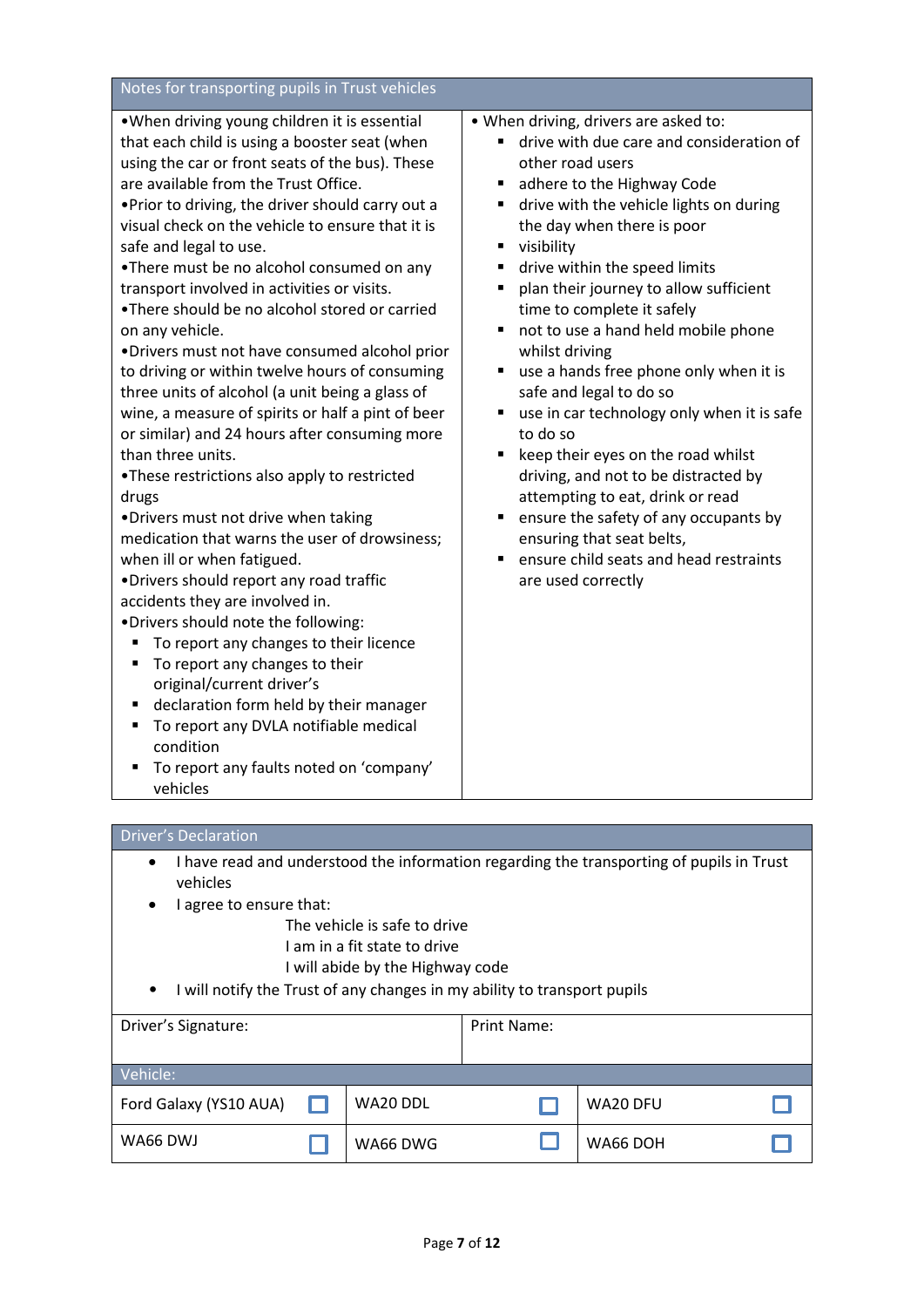

#### **Weekly Vehicle Safety Check**

| <b>EXTERIOR CHECK</b>                                                            | <b>INTERIOR CHECK</b>                                                                                                      |
|----------------------------------------------------------------------------------|----------------------------------------------------------------------------------------------------------------------------|
| Engine Oil level                                                                 | Condition of mirrors, adjustable, clean and unobstructed                                                                   |
|                                                                                  |                                                                                                                            |
| Coolant level (top-up only when engine cold)                                     | Position and function /purpose of all dashboard controls                                                                   |
|                                                                                  |                                                                                                                            |
| Windscreen washer fluid level                                                    | Ad-Blue Indicator                                                                                                          |
| <b>Brake fluid level</b>                                                         | Condition of driving seat so that all controls can be<br>operated comfortably                                              |
| Power Steering Fluid Level                                                       |                                                                                                                            |
|                                                                                  | Check for pressure on brake pedal                                                                                          |
| Windscreen and windows are functional, clean and                                 |                                                                                                                            |
| undamaged                                                                        | <b>Interior Clean</b>                                                                                                      |
|                                                                                  |                                                                                                                            |
| Wiper blades are clean and undamaged                                             | Fuel level and mileage                                                                                                     |
|                                                                                  |                                                                                                                            |
| Lights, including brake lights and indicators, are clean<br>and working          | Seat belts, where fitted, are undamaged and working<br>properly                                                            |
| Tyre pressures, including the spare                                              | Ramps & Accessories                                                                                                        |
|                                                                                  |                                                                                                                            |
| Tyre tread (at least 2.00mm across 3/4 of width &<br>around total circumference) | Location of relevant paperwork (permit disc, insurance,<br>road tax disc, M.O.T, emergency numbers and driving<br>license) |
| Tyres any cuts and bulges                                                        |                                                                                                                            |
|                                                                                  | <b>Mobile Phone</b>                                                                                                        |
| Doors open/close properly & warning signs operate                                |                                                                                                                            |
|                                                                                  | <b>First Aid Box</b>                                                                                                       |
| Body Damage & Sharp Edges                                                        |                                                                                                                            |
|                                                                                  | Damage & sharp edges                                                                                                       |
| <b>Body Exterior Clean</b>                                                       |                                                                                                                            |
|                                                                                  |                                                                                                                            |
|                                                                                  |                                                                                                                            |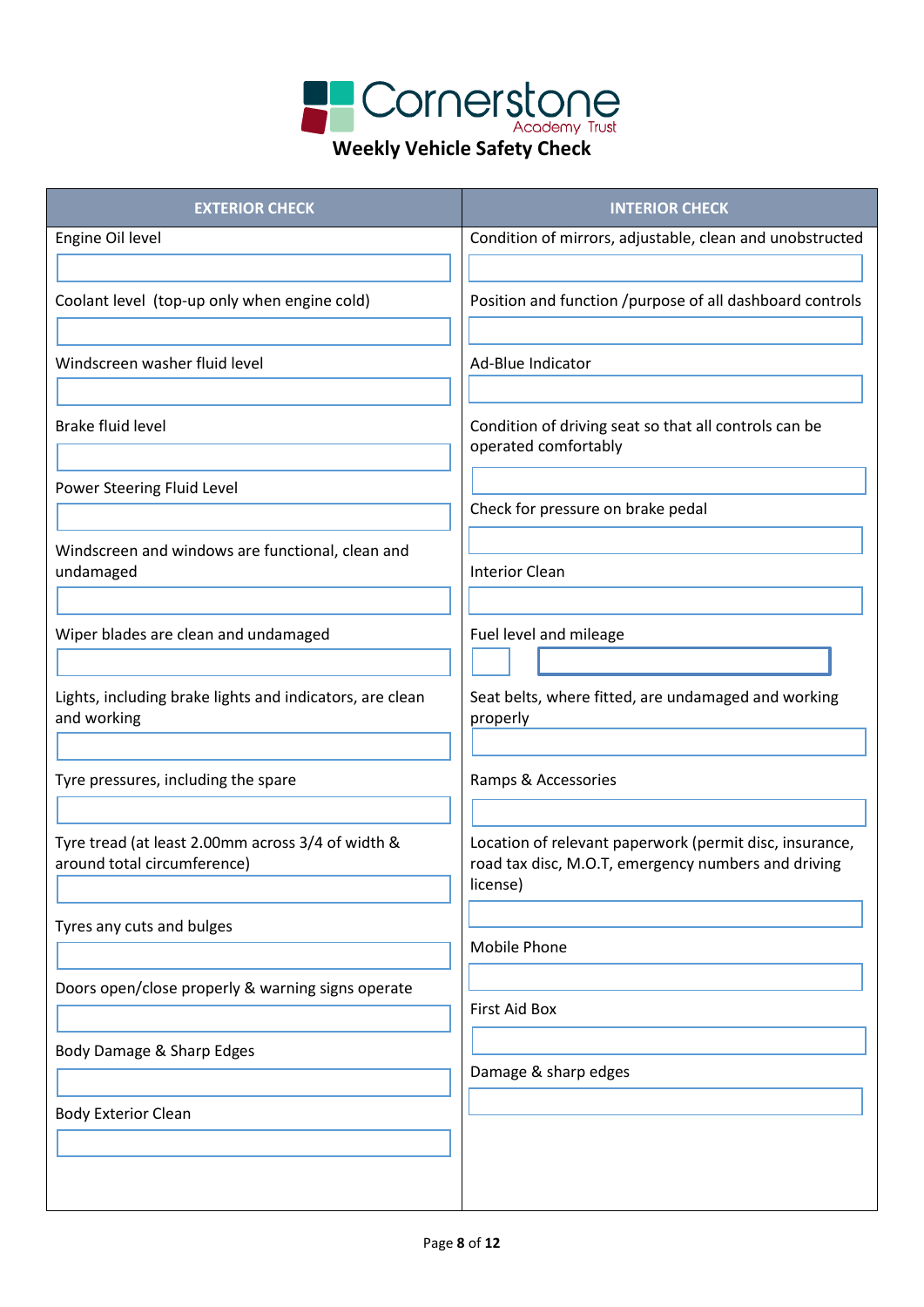|                                                                                                                                                    |                                           | <b>Declaration</b> |  |          |  |
|----------------------------------------------------------------------------------------------------------------------------------------------------|-------------------------------------------|--------------------|--|----------|--|
| I have read and understood the information regarding the transporting of pupils in School<br>$\bullet$<br>vehicles<br>I agree to ensure that:<br>٠ |                                           |                    |  |          |  |
|                                                                                                                                                    | The vehicle is safe to drive<br>$\bullet$ |                    |  |          |  |
| Signature:                                                                                                                                         |                                           | <b>Print Name:</b> |  | Date:    |  |
| <b>Vehicle:</b>                                                                                                                                    |                                           |                    |  |          |  |
| Ford Galaxy (YS10 AUA)                                                                                                                             | H                                         | WA20 DDL           |  | WA20 DFU |  |
| WA66 DWJ                                                                                                                                           |                                           | WA66 DWG           |  | WA66 DOH |  |

| NOTES: |  |  |  |
|--------|--|--|--|
|        |  |  |  |
|        |  |  |  |
|        |  |  |  |
|        |  |  |  |
|        |  |  |  |
|        |  |  |  |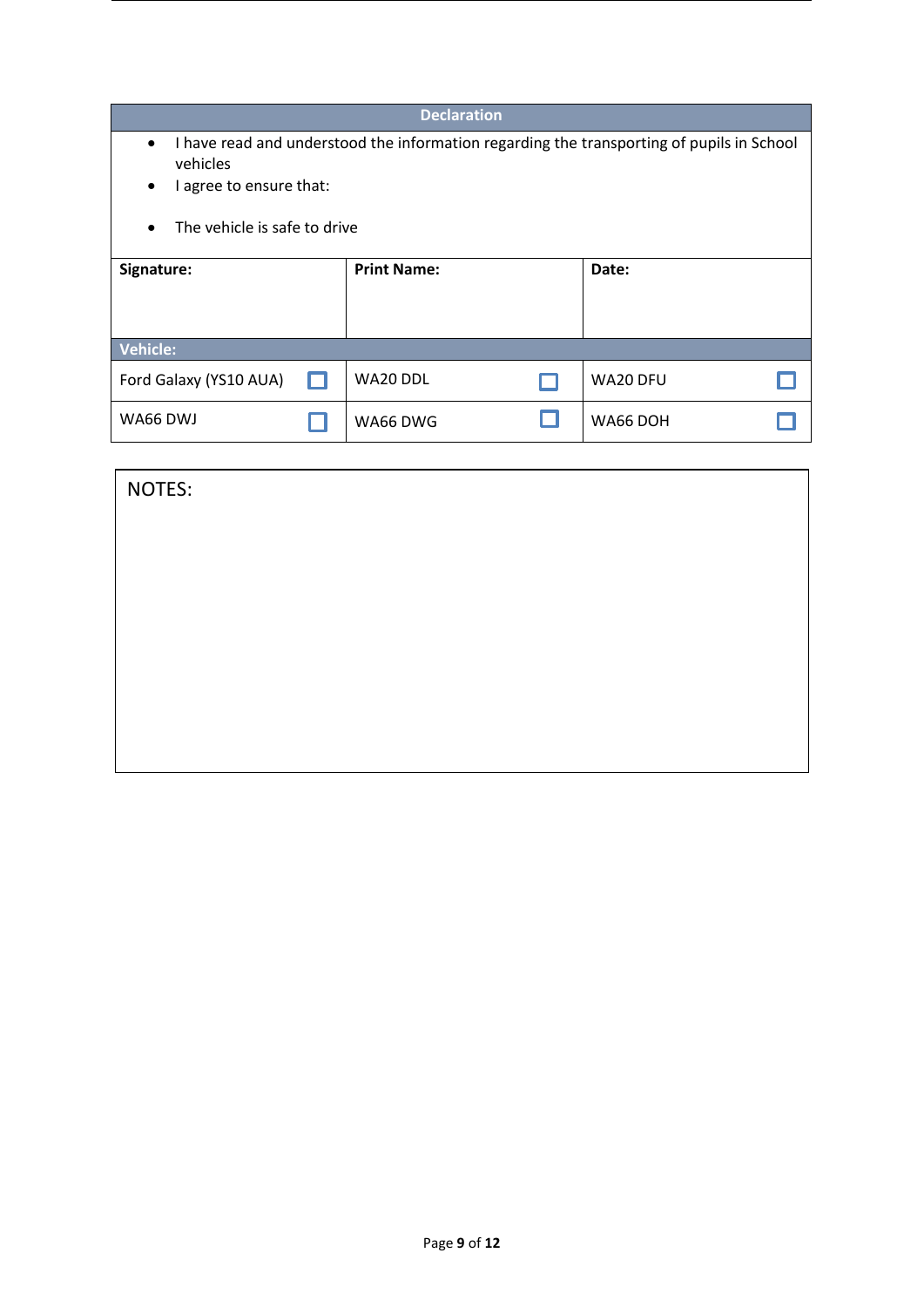# Cornerstone Academy Trust

#### **School Bus Agreement**

By signing this agreement below you agree to the terms therein. If you break these terms you will be given two warnings. If you should further break the terms, your contract with the school in relation to the bus will be terminated and your child will not be able to use the service. Please note that whilst you will be given two warnings for any break in this contract, there is NO warning for number 4 of this contract and should you break this, your child will be suspended from the bus immediately:

- 1. I agree that I (or one of my other nominated adults) will be at the designated bus stop before and after school at the time given to me by the school and no later.
- 2. I agree that I will not keep the bus waiting.
- 3. I agree that should I have to take a car to the bus stop I will park this in a safe manner, not blocking any driveway or parking in such a way as to cause a nuisance.
- 4. I agree that under no circumstances will I be offensive, rude or derogatory to any school bus driver or member of staff assisting with such service and that should I have a problem I will contact the school office to take it further.

| Pupil's Name          |  |
|-----------------------|--|
| Signed (Parent/Carer) |  |
| Date                  |  |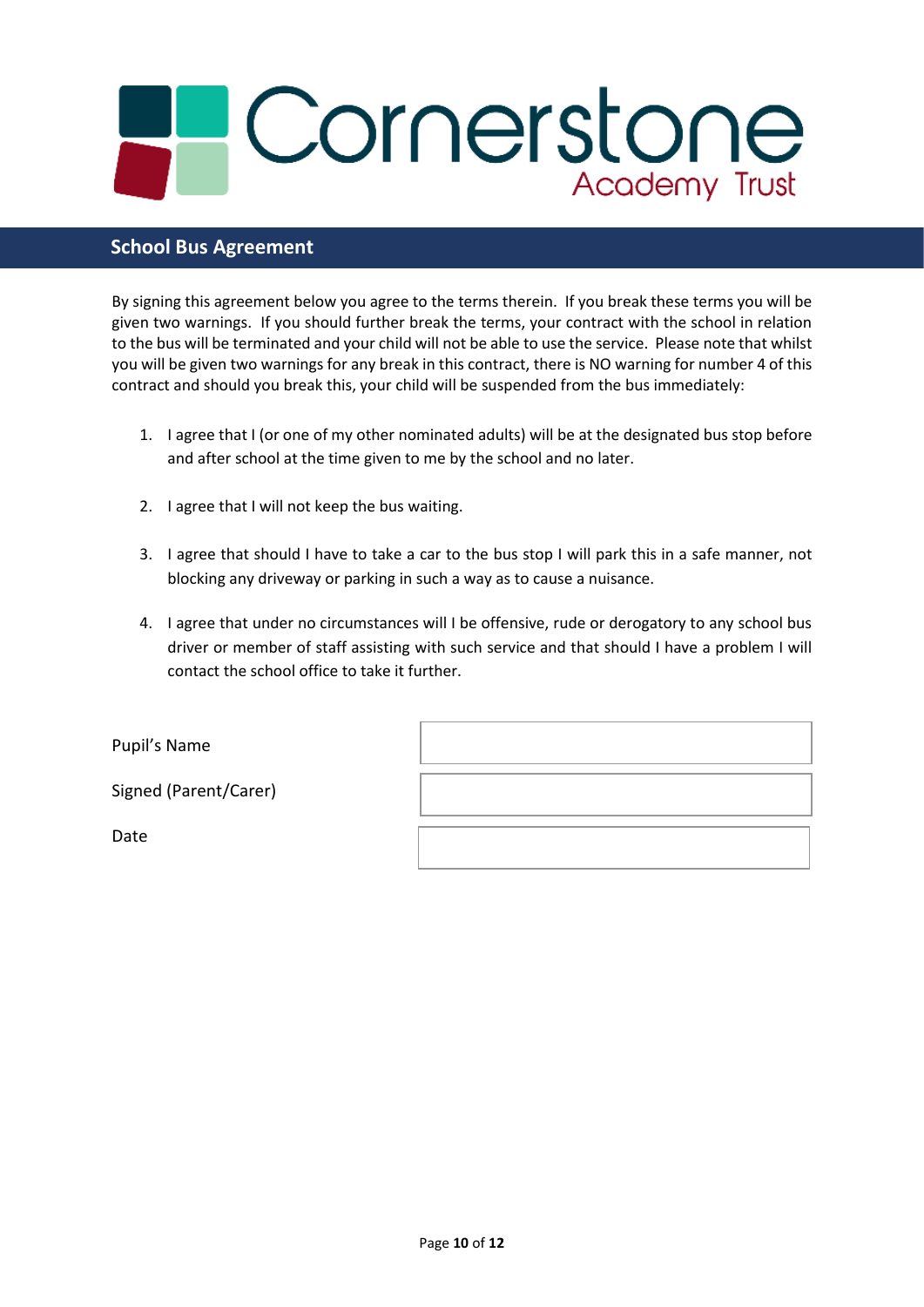

#### **Route Timetable**

| <b>Bus Routes</b> |                                         |      | Revised timetable effective November 2nd 2020 v2 |                                       |                   |  |
|-------------------|-----------------------------------------|------|--------------------------------------------------|---------------------------------------|-------------------|--|
|                   |                                         |      |                                                  |                                       |                   |  |
|                   | Annual commitment, termly payment terms |      |                                                  |                                       | £1.00 per journey |  |
|                   | Morning                                 |      |                                                  | Afte moon                             |                   |  |
|                   |                                         |      |                                                  |                                       |                   |  |
| 1a                | Depart BCPS                             |      | 1a                                               | Depart WCPS                           | 3.40              |  |
|                   | <b>Harringtons</b>                      | 7.40 |                                                  | Clyst Honiton                         | 3.55              |  |
|                   | <b>Pinhoe Station</b>                   | 7.50 |                                                  | Cranbrook                             | 4.05              |  |
|                   | Drop off at WCPS                        | 8.00 |                                                  | Return to BCPS                        |                   |  |
| 1 <sub>b</sub>    | Depart WCPS                             |      | 1 <sub>b</sub>                                   | Depart BCPS                           | 4.20              |  |
|                   | Cranbrook                               | 8.20 |                                                  | Cranbrook                             | 4.35              |  |
|                   | <b>Clyst Honiton</b>                    | 8.30 |                                                  |                                       |                   |  |
|                   | Drop off/Pick up at WCPS                | 8.40 |                                                  |                                       |                   |  |
|                   | Drop off at BCPS                        | 8.50 |                                                  |                                       |                   |  |
|                   |                                         |      |                                                  |                                       |                   |  |
| 2a                | Depart BCPS                             |      | 2a                                               | Depart BCPS                           | 3.35              |  |
|                   | Parkers Cross                           | 7.45 |                                                  | Parkers Cross                         | 3.50              |  |
|                   | Langaton Gardens                        | 7.50 |                                                  | Langaton Gardens                      | 3.55              |  |
|                   | <b>Pinhoe Station</b>                   | 8.00 |                                                  | <b>Pinhoe Station</b>                 | 4.00              |  |
|                   | Drop off/Pick up at WCPS                | 8.10 |                                                  | <b>Return to BCPS</b>                 |                   |  |
|                   | Drop off at BCPS                        | 8.15 |                                                  |                                       |                   |  |
| 2 <sub>b</sub>    | Depart BCPS                             |      | 2 <sub>b</sub>                                   | Depart BCPS                           | 4.15              |  |
|                   | <b>Pinhoe Station</b>                   | 8.25 |                                                  | Drop off/Pick up at WCPS              | 4.25              |  |
|                   | Po Lee                                  | 8.30 |                                                  | Parkers Cross                         | 4.30              |  |
|                   | Drop off/Pick up at WCPS                | 8.40 |                                                  | Langaton Gardens                      | 4.35              |  |
|                   | Drop off at BCPS                        | 8.50 |                                                  | <b>Pinhoe Station</b>                 | 4.40              |  |
|                   |                                         |      |                                                  |                                       |                   |  |
| 3a                | Depart BCPS                             |      | 3a                                               | Pick up at BCPS                       | 3.35              |  |
|                   | <b>Tithebarn Way</b>                    | 7.50 |                                                  | Drop/Pick up at WCPS                  | 3.45              |  |
|                   | Minerva                                 | 7.55 |                                                  | Tithebarn Way                         | 4.00              |  |
|                   | <b>Pinhoe Station</b>                   | 8.05 |                                                  | Minerva                               | 4.05              |  |
|                   | Drop off/Pick up at WCPS                | 8.15 |                                                  | Pinhoe Station                        | 4.15              |  |
|                   | Drop off at BCPS                        | 8.25 |                                                  | Return to WCPS                        |                   |  |
| 3b                | Depart BCPS                             |      | 3b                                               | Depart WCPS                           | 4.25              |  |
|                   | Tithebarn Way                           | 8.40 |                                                  | <b>Tithebarn Way</b>                  | 4.30              |  |
|                   | Minerva                                 | 8.45 |                                                  | Minerva                               | 4.35              |  |
|                   | <b>Pinhoe Station</b>                   | 8.50 |                                                  | <b>Pinhoe Station</b>                 | 4.40              |  |
|                   | Drop off at WCPS                        | 8.55 |                                                  |                                       |                   |  |
|                   |                                         |      |                                                  |                                       |                   |  |
|                   |                                         |      |                                                  | subject to change depending on demand |                   |  |